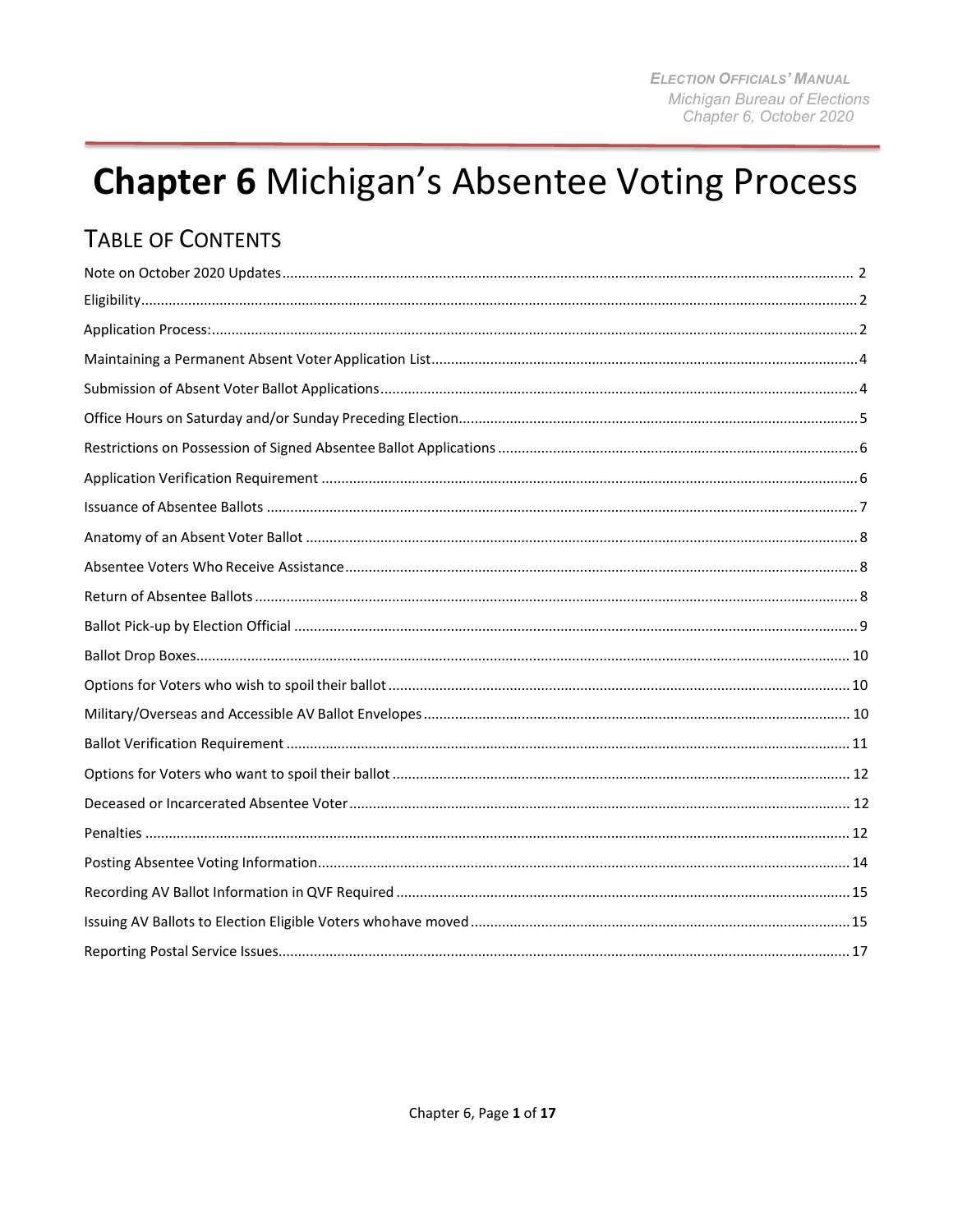<span id="page-1-0"></span>NOTE ON OCTOBER 2020 UPDATES: October 2020 updates to this chapter include changes to procedures based on recently passed legislation and pending lawsuits. It is possible there will be further court proceedings that require further adjustments to procedures. Please monitor the Bureau of Elections News Update for Election Administrators for ongoing updates. This chapter is current as of October 19, 2020.

ELIGIBILITY: Any registered voter is eligible to obtain an absentee ballot for an upcoming election.

<span id="page-1-1"></span>APPLICATION PROCESS: <sup>A</sup> voter who wishesto receive an absentee ballot must request it *in writing*  from the clerk; absentee ballots may not be delivered as a result of an oral request made in person or over the phone. However, an absentee ballot *application form* may be provided as a result of an oral request.

The written request may be on a form supplied by the clerk, Secretary of State, or any other government or non-government organization, on a letter or postcard, or on the online AV request tool at Michigan.Gov/Vote. Any written request that includes the applicant's name and signature must be accepted. Applications for absent voter ballots may be received by hand, via postal mail, fax, email, or online, as long as the voter's signature isvisible.

Picture ID for In-Person Absent Voter Ballot Application: If a voter applies to receive an absent voter ballot in person at the clerk's office, the voter is required to present a picture ID or sign the *Affidavit of Voter notin Possession of Picture Identification* form. The acceptable ID documents and Affidavit form are the same as those required for in-person voter registration and in-person voting on election day (see list included in Chapter II–Voter Registration and sample form in Appendix I).

Voters who sign the affidavit must be issued a ballot. If a voter does not have ID and signs the affidavit, and the voter wishes to be issued the absent voter ballot in person, that voter's absent voter ballot must be processed as a challenged ballot on Election Day. This procedure is applicable only to voters who expect to receive their ballot in-person at the clerk's office. This procedure is not applicable to voters who drop off their application for an absent voter ballot and wish to be mailed their absent voter ballot. Additionally, voters who apply by mail for an absent voter ballot do not need to provide ID (unless they are subject to the Federal ID requirement).

Chapter 6, Page **2** of **17** *Dual Primary/General Applications:* Under the Michigan Election Law, an application received before a primary or special primary may be for either that primary only, or for that primary and the election that follows. Voters can apply for an absent voter ballot for both an August primary (or in presidential years, presidential primary) and November general election using a single application. If a clerk receives a dual application requesting a ballot for a primary and general application, the voter must be issued a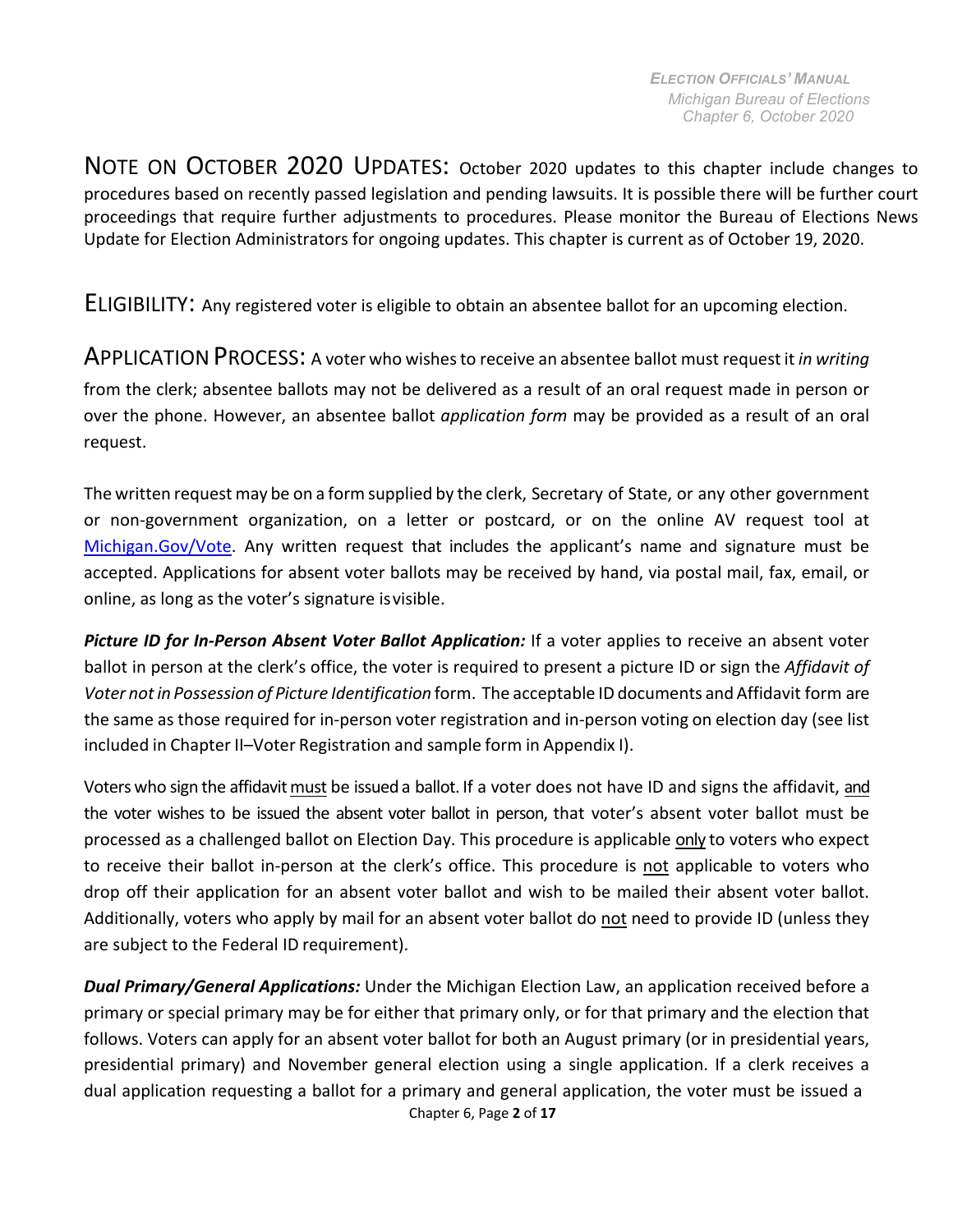ballot for both elections. Applications sent out by clerks prior to primary elections must give voters the option of applying for both the primary and general election.

*Accessible AV Applications:* Voters with print disabilities can apply for an accessible electronic absent voter ballot through the Democracy Live OmniBallot program, which is available at Michigan.Gov/Vote.

"Print disabilities" are disabilities that interfere with the effective reading, writing, or use of printed material. This definition includes persons who are blind or visually impaired, those with learning disabilities, as well as those with a physical disability that interferes with holding or manipulating paper or a pen and pencil.

Accessible applications must include the voter's Michigan Driver's License or State ID number or the last 4 digits of Social Security Number along other voter registration information. They do not need to be signed. When voters complete the application for an accessible ballot, the Bureau of Elections verifies the information provided matches the voter's QVF information and the application is added to the voter's QVF record. The Bureau of Elections then generates URL links that link to the voter's ballot in the OmniBallot platform. There are two links: one for the clerk to verify the ballot is accurate, and one for the voter to access the ballot. The Bureau e-mails both links to the clerk.

When a clerk receives the e-mail, the clerk should first click the "clerk link" for the ballot to verify it is accurate. Next, the clerk emails the "voter link" to the ballot to the voter, along with instructions in the body of the email (which are provided in the email the clerk received from the Bureau). The clerk then marks in the Qualified Voter File that the voter has been sent an accessible ballot and records the ballot number (prefaced with an "A"). The voter completes the ballot on the OmniBallot platform, prints it, and returns it to the clerk in a signed envelope.

For more information about Accessible AV Ballots, including what to do if a voter has requested both a regular and accessible AV ballot, see [Accessible Ballot Clerk FAQ's](https://mielections.csod.com/ui/lms-learning-details/app/material/1beaabb1-4f53-483e-865b-b661915c4bc5) in the eLearning Center.

*Military and Overseas Voter Absent Voter Ballot Applications:* If a voter applies for an absent voter ballot using a Federal Postcard Application (FPCA) or submits a Federal Write-in Ballot (FWAB), the voter should be processed as a MOVE voter. If a voter applies for an absent voter ballot using a regular application and lists a foreign address as the mailing address or temporary address, the clerk should treat the application in the same way the clerk would treat an FPCA for a MOVE voter. If the voter provides an address in the United States that appears to be a military address, the clerk should contact the voter to determine if the voter is a MOVE voter. For instructions on receiving AV applications and issuing AV ballots to military and overseas voters, see Chapter VII.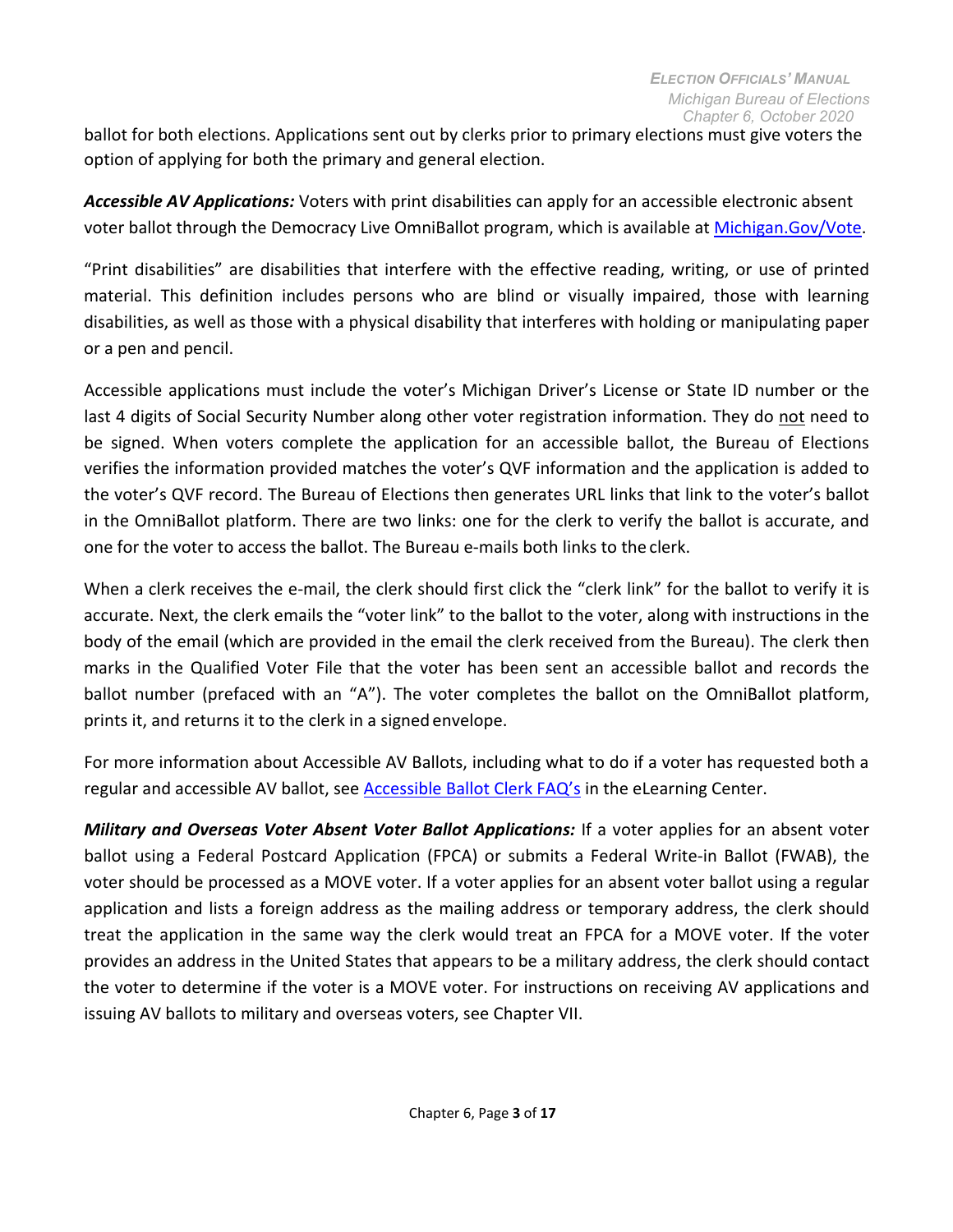## <span id="page-3-0"></span>MAINTAINING A PERMANENT ABSENT VOTER APPLICATION LIST: A jurisdiction may

choose to maintain a list of voters who wish to be sent an absent voter ballot application prior to each election. This is commonly referred to as a 'permanent AV application' list. While a permanent AV application list is not required, the Bureau of Elections strongly recommends its use for effective management of absent voter ballots. Any voter who wishes to be added to the permanent AV application list is allowed to be added. Clerks should track their permanent AV application lists through the Qualified Voter File.

Applications must be issued to voters on the permanent AV application list for each election (unless a voter has completed a dual application for a primary and general election and has already applied for a general election AV ballot). Clerks must also issue an AV application to any voter who requests one, whether or not the voter is on the permanent AV application list.

Clerks wishing to send AV applications to voters who are not on a permanent AV application list or who have not otherwise requested an AV application should consult with their municipal or county counsel in considering this issue. Two court cases from 2007 and 2008 found that clerks could not do so without a voter request; these cases were decided before Proposal 2018-3, and in August 2020 the state Court of Claims ruled that the Secretary of State has authority to mail AV applications to voters whether or not they have requested an application. It is possible there will be more court proceedings on the authority of the Secretary of State or clerks to mail applications. For more information on the issue, see the May 13, 2020 Bureau of Elections News Update for Election Administrators. Also follow the News Update for further updates on this issue.

**NOTE**: If a clerk does not maintain a permanent absent voter list and receives a request from a voter to be added to a permanent absent voter list, the clerk must notify the voter that this service is not offered by the clerk and that the voter will need to request an application prior to every election.

The same standards detailed above for the mailing of absentee ballot applications apply to county clerks as they perform their school election coordinator role.

<span id="page-3-1"></span>SUBMISSION OF ABSENT VOTER BALLOT APPLICATIONS: The election official or other authorized personnel appointed by the election official *must be available* in the election official's office or at some other published or posted location to facilitate the receipt and processing of absent voter ballot requests as follows:

• *"Regular" or "Mail" Request Deadline:* If the ballot must be issued *by mail*, the application for the ballot must reach the election official *no later than 5:00 p.m. on the Friday prior to the election*.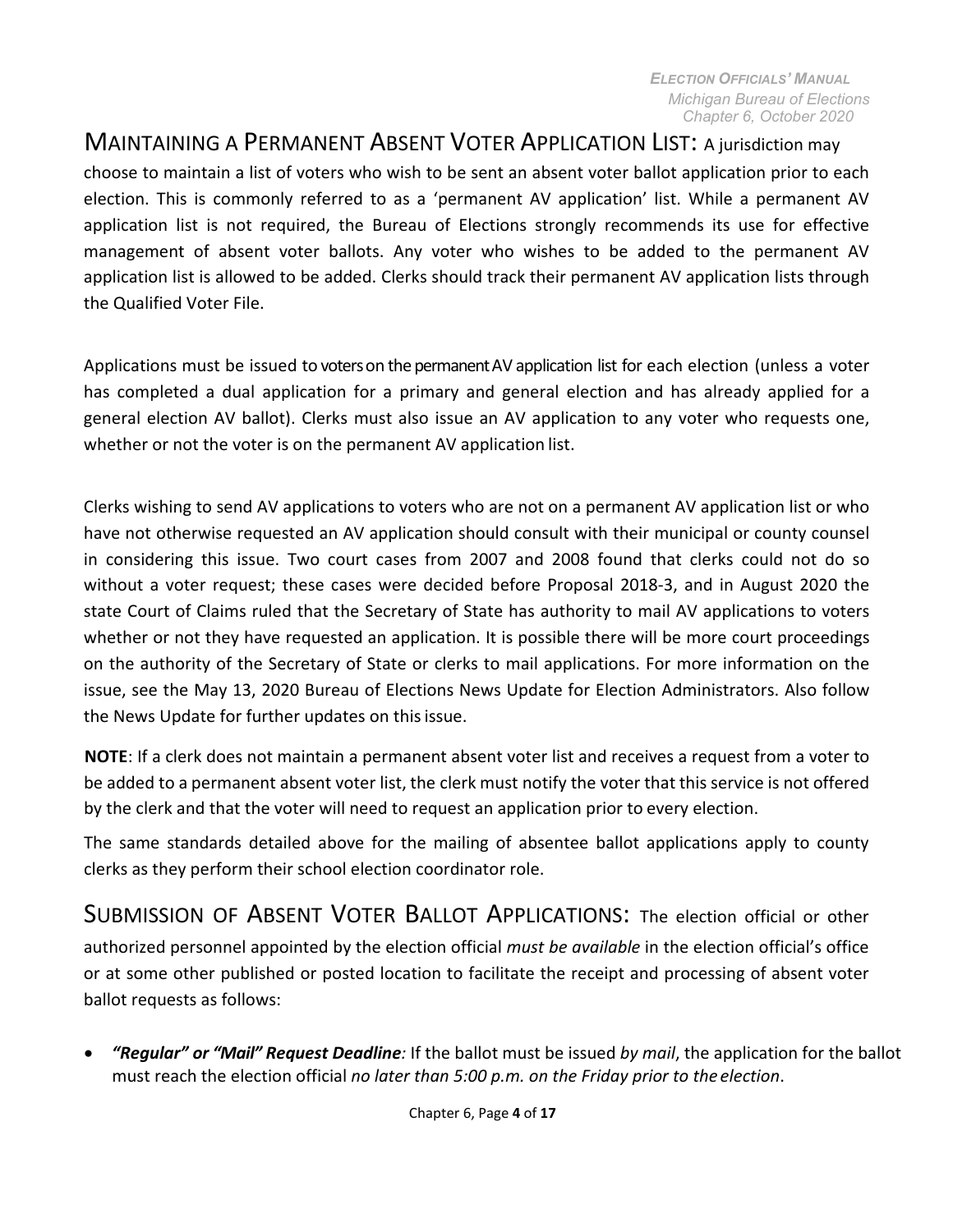- *"Late" or "in Person" RequestDeadline:*Absent voter ballots canbe received by a voter*inperson* anytime *up to 4:00 p.m. on the day prior to the election.* A voter who visits his or her clerk's office on the day prior to the election to obtain an absent voter ballot must vote the ballot in the office; the voter *is not permitted to leave the office with the ballot.*
	- o **Special Rule for "Same Day" Registration**: New registrants (registering for the first time or updating their registration address at the clerk's office) will be eligible to receive an AV ballot even after the close of the 4:00 pm window on the day before the election, but will have to vote the ballot in person in the office.
- *Same Day Voter Registration Request Deadline:* A voter who registers to vote or updates their registration on Election Day by appearing in person at his or her clerk's office is also eligible to obtain an absent voter ballot to vote in person at the clerk's office until 8:00 p.m. on Election Day. Those in line at 8:00 p.m. must be allowed to register and vote an absent voterballot.
- *"Emergency" Request Deadline:* An elector may make an "emergency" request for an absentee ballot if he or she cannot attend the polls because of 1) personal disablement or 2) a family death or illness which will require that the elector leave the community for the entire time thepolls are open on Election Day.

"Emergency" requests for absentee ballots must be made after the deadline for making "regular" requests for absentee ballots (5:00 p.m. on the Friday before the election) and *before 4:00 p.m. on Election Day. The emergency must have occurred at a time which made it impossible for the voter to*  apply for an absentee ballot by the statutory deadline for "regular" applications If an "emergency" absent voter ballot is requested, the person making the application may authorize the person delivering the application to pick up and deliver the ballot. The authorization to pick up and deliver the ballot must be in writing and must be signed by the applicant. An "emergency" absentee ballot may also be delivered by hand to the applicant by a person authorized by the clerk to handle thistask.

<span id="page-4-0"></span>OFFICE HOURS ON SATURDAY AND/OR SUNDAY PRECEDING ELECTION: The clerk or a deputy clerk of each city or township shall be available in his or her office to issue and receive absent voter ballots for any combination of at least 8 hours on the Saturday or Sunday immediately before election day. The Clerk shall post and enter these hours in to QVF Clerk Contacts at least 30 days prior to election day.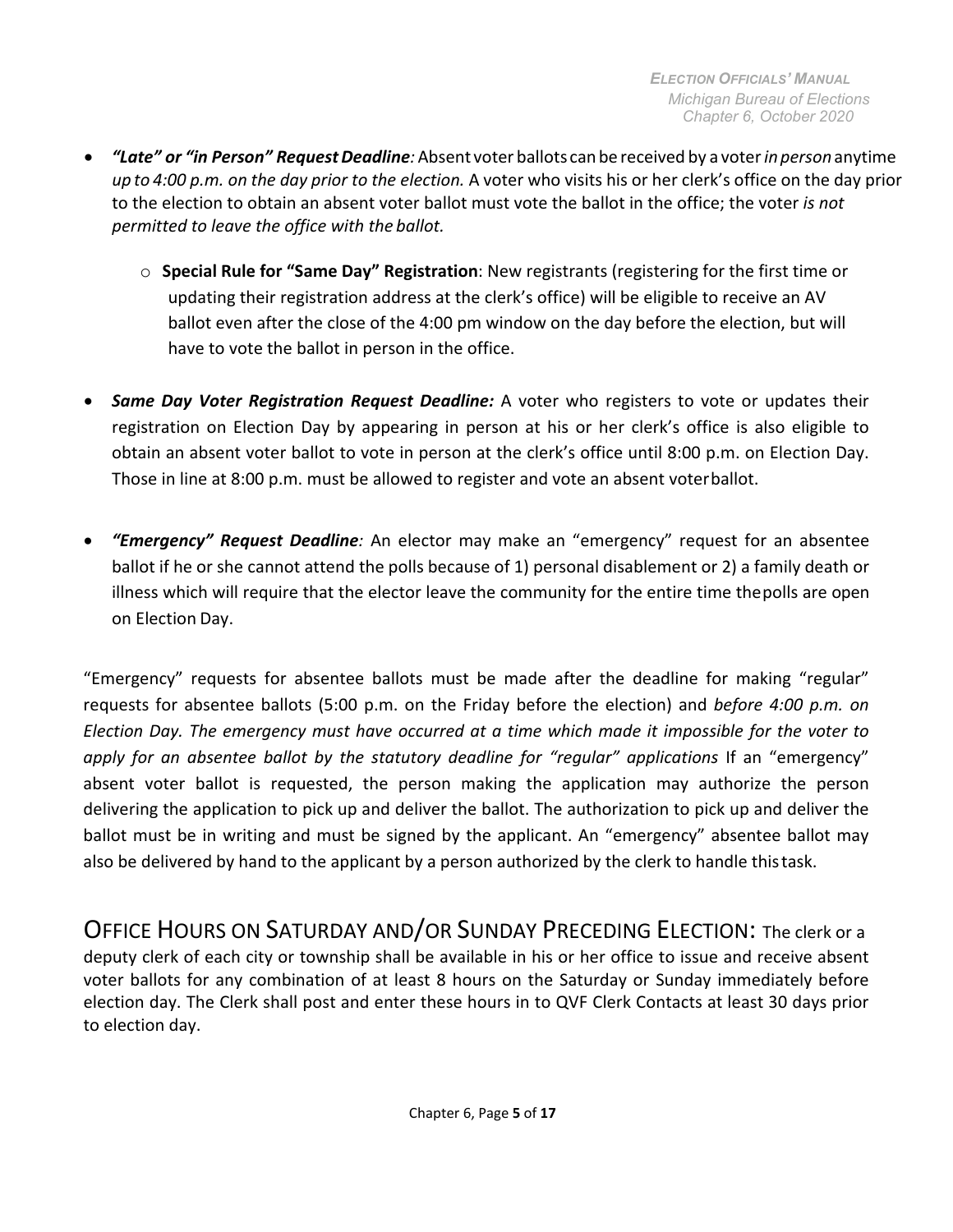## <span id="page-5-0"></span>RESTRICTIONS ON POSSESSION OF SIGNED ABSENT VOTER BALLOT APPLICATIONS: The

persons who may be in lawful possession of a *signed* absent voter ballot applications are limited to:

- the applicant
- a member of the applicant's immediate family
- a person residing in the applicant's household
- a person whose job normally includes the handling of mail (but only during the course of his or her employment)
- a registered elector asked to handle the application by the applicant
- an authorized election official.

NOTE: Absent voter ballot applications may be received via email or fax as long as the voter's signature is on the application and the signature is visible for verification purposes.

A registered elector who returns an absent voter ballot application at the request of the applicant must sign the following certificate which appears on the application form:

|                                                                                                                                                                                                                                                                                                                                                          | CERTIFICATE OF AUTHORIZED REGISTERED ELECTOR                |  |  |
|----------------------------------------------------------------------------------------------------------------------------------------------------------------------------------------------------------------------------------------------------------------------------------------------------------------------------------------------------------|-------------------------------------------------------------|--|--|
|                                                                                                                                                                                                                                                                                                                                                          | RETURNING ABSENTEE BALLOT APPLICATION                       |  |  |
| certify that my name is<br>and my date of birth is and my date of birth is<br>application of                                                                                                                                                                                                                                                             | my address is<br>; that I am delivering the absentee ballot |  |  |
| at his or her request; that I did not solicit or request to return the application; that I have not made any<br>markings on the application; that I have not altered the application in any way; that I have not influenced<br>the applicant; and that I am aware that a false statement in this certificate is a violation of Michigan<br>election law. |                                                             |  |  |
| Date                                                                                                                                                                                                                                                                                                                                                     | Signature                                                   |  |  |

<span id="page-5-1"></span>APPLICATION VERIFICATION REQUIREMENT: Upon the receipt of a completed absent voter

ballot application, the signature appearing on the application must be checked against the signature on the applicant's voter registration record to verify the applicant's identity. If the application contains a digital image of the voter's signature (because the voter has faxed or scanned and emailed an application, or because the voter has applied online using the voter's driver's license signature), the clerk should compare the digital signature image to the voter's signature on file. If the clerk determines that a signature on an application is missing or does not match the individual's voter registration record, the clerk should notify the voter as soon as possible and no later than 48 hours after receiving the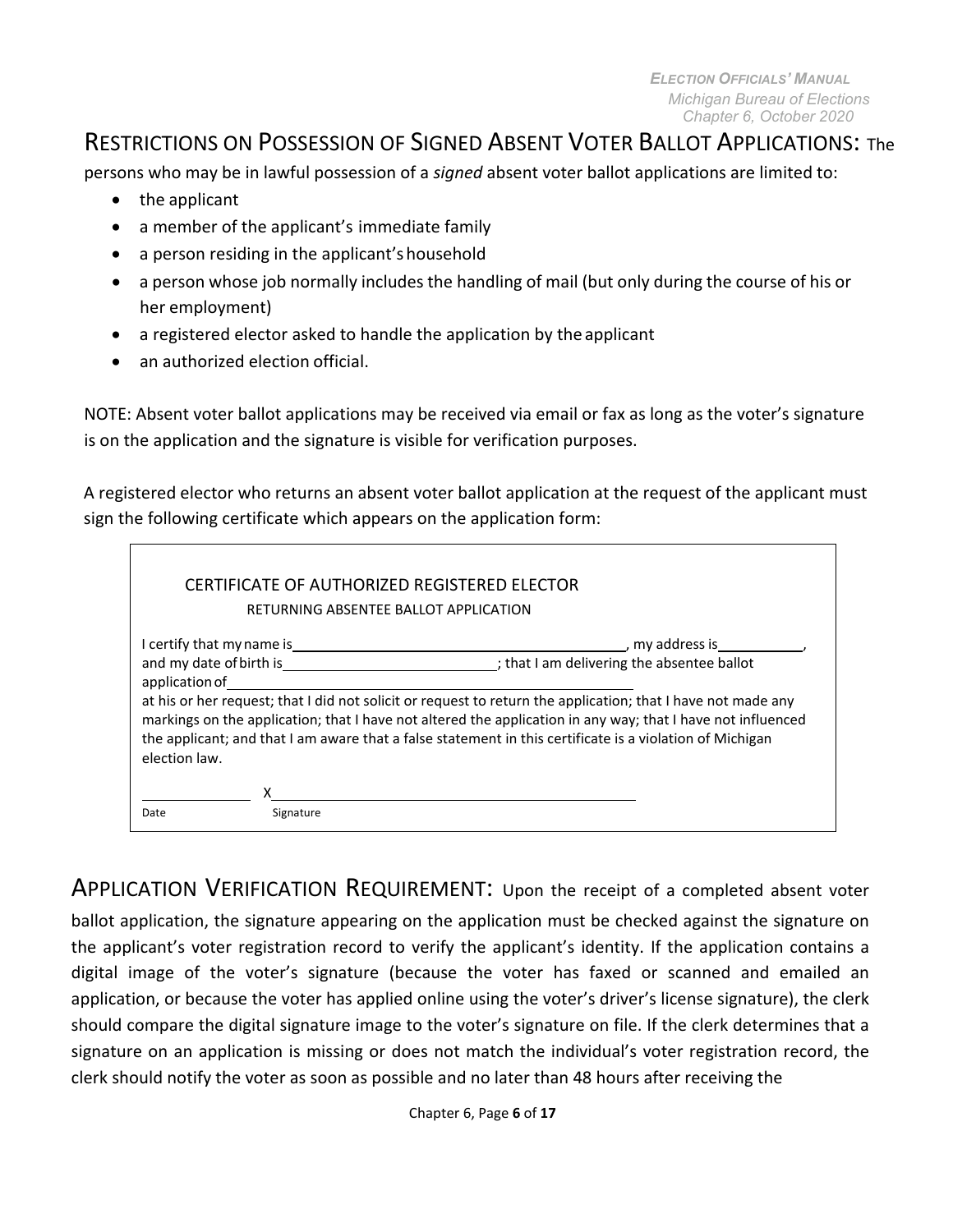application. For further guidance on reviewing signatures, contacting voters, and curing missing or mismatched signatures, see [Signature and Cure Guidance](https://mielections.csod.com/ui/lms-learning-details/app/material/d68690f6-636e-42dc-986c-d125f2e35c7c) in the eLearning Center.

NOTE: An absent voter application with Power of Attorney (POA) signature in lieu of the voter's signature cannot be accepted. The Michigan Election Law allows a voter unable to sign due to physical impairment to make a "mark" or to use a signature stamp.

<span id="page-6-0"></span>ISSUANCE OF ABSENT VOTER BALLOTS: A request for an absent voter ballot must be processed immediately. Ballots should be issued within 24 hours of the receipt of the application (or by the end of the next business day if received on a Friday other than the Friday before Election Day). Applications should be processed in the order they are received. This will avoid criticism that certain voters are being given preferential treatment. This does not prohibit an election official from issuing an absentee ballot to a voter applying in person despite the fact that there may be applications on file to have AV ballots mailed, and for which AV ballots have not yet been issued. AV ballots should be issued immediately to voters applying for AV ballots in person.

A voter can receive an absent voter ballot at his or her registration address; at any address outside of his or her jurisdiction of residence; or at a hospital, nursing home or similar institution. Also, a clerk may mail an absentee ballot to a post office box or mailing address, if the voter receives mail at that post office box rather than his or her registration address. A voter cannot receive an absentee ballot at any residential address within his or her city or township of registration other than his or her registration address.

Absentee ballots may not be forwarded. Absentee ballot outgoing envelopes should have the postal instruction "Return Service Requested" printed on them.

Campaign brochures or any other type of unauthorized materials may *not* be distributed with absentee ballots. The Michigan Election Law (MCL 168.931a) prohibits the name of an elected or appointed official from appearing on any ballot-related materials; "ballot-related material" is defined as anything distributed with an absentee ballot, including the instructions, the envelope in which the absentee ballot is mailed, and the absentee ballot return envelope.

An absentee ballot must be transmitted to the applicant *by mail* if there is an adequate amount of time for the voter to receive the ballot by mail, vote the ballot and return the ballot prior to 8:00 p.m. on the date of the election. **To avoid any appearance of impropriety, absentee ballots should** *not* **be delivered by hand when the voter has requested it to be mailed unless the hand delivery of the ballot is necessary to ensure the timely return of the ballot.**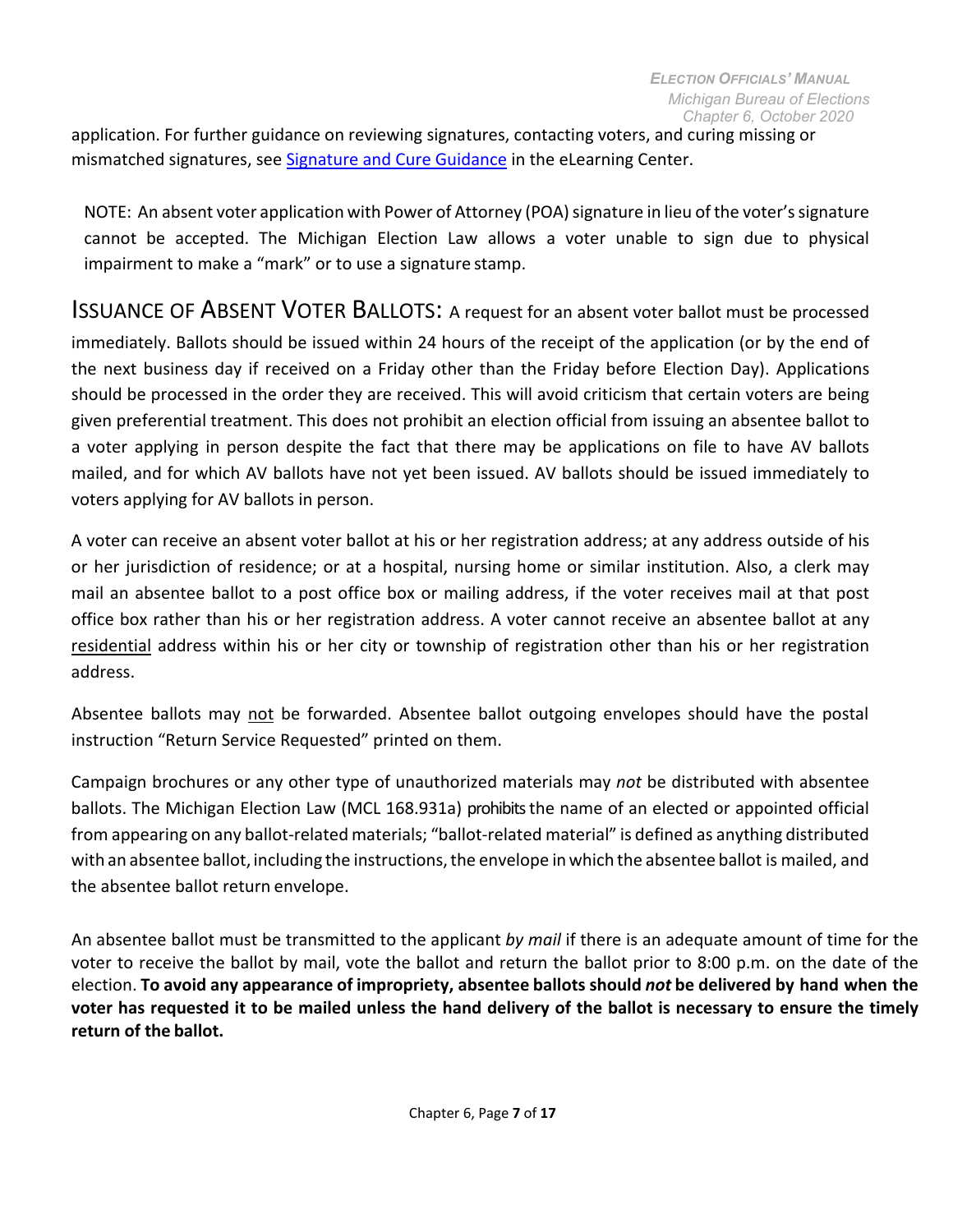## <span id="page-7-0"></span>ANATOMY OF AN ABSENT VOTER BALLOT:

Election officials must understand the contents of an absent voter ballot mailing. The mailing should include the following elements all secured in the outer mailing envelope (examples of each element may be found in *Appendix I* accompanying this manual):

- Ballot instructions appropriate for election being held
- Instructions for Absent Voters (usually printed on the secrecy sleeve)
- Secrecy Sleeve (if required to cover ballot markings)
- Correct Ballot (be mindful of ballot splits within a precinct caused by different geography such as school districts, villages, county commission districts,etc.)
- Ballot Return Envelope addressed to the local clerk's office, including votersignature certification

<span id="page-7-1"></span>ABSENTEE VOTERS WHO RECEIVE ASSISTANCE: If an absentee voter receives assistance from another person when voting the ballot, the individual who provided the assistance must sign the certificate shown below. The certificate appears on the outside of the ballot return envelope. The certificate must be signed by *any person* who assists an absentee voter mark his or her ballot including the voter's spouse, a household member who lives with the voter, an election official or an individual employed as an election assistant.

If someone assists you or helps you mark your ballot, they must sign and identify themselves. I assisted the voter who is disabled or unable to mark his/her ballot according to his/her directions and without showing it to another person. Assistant, sign here

Print name

Print full address

A person who assists an absent voter and knowingly makes a false statement is guilty of a felony.

<span id="page-7-2"></span>RETURN OF ABSENTEE BALLOTS: Absentee ballots must be returned to the clerk by 8:00 p.m. on Election Day (with exceptions stated below). On the day of the election, the clerk must make arrangements with the post office to pick up any absentee ballots which are received by the post office after the post office has made its final mail delivery of the day to the clerk's office. (The time of the final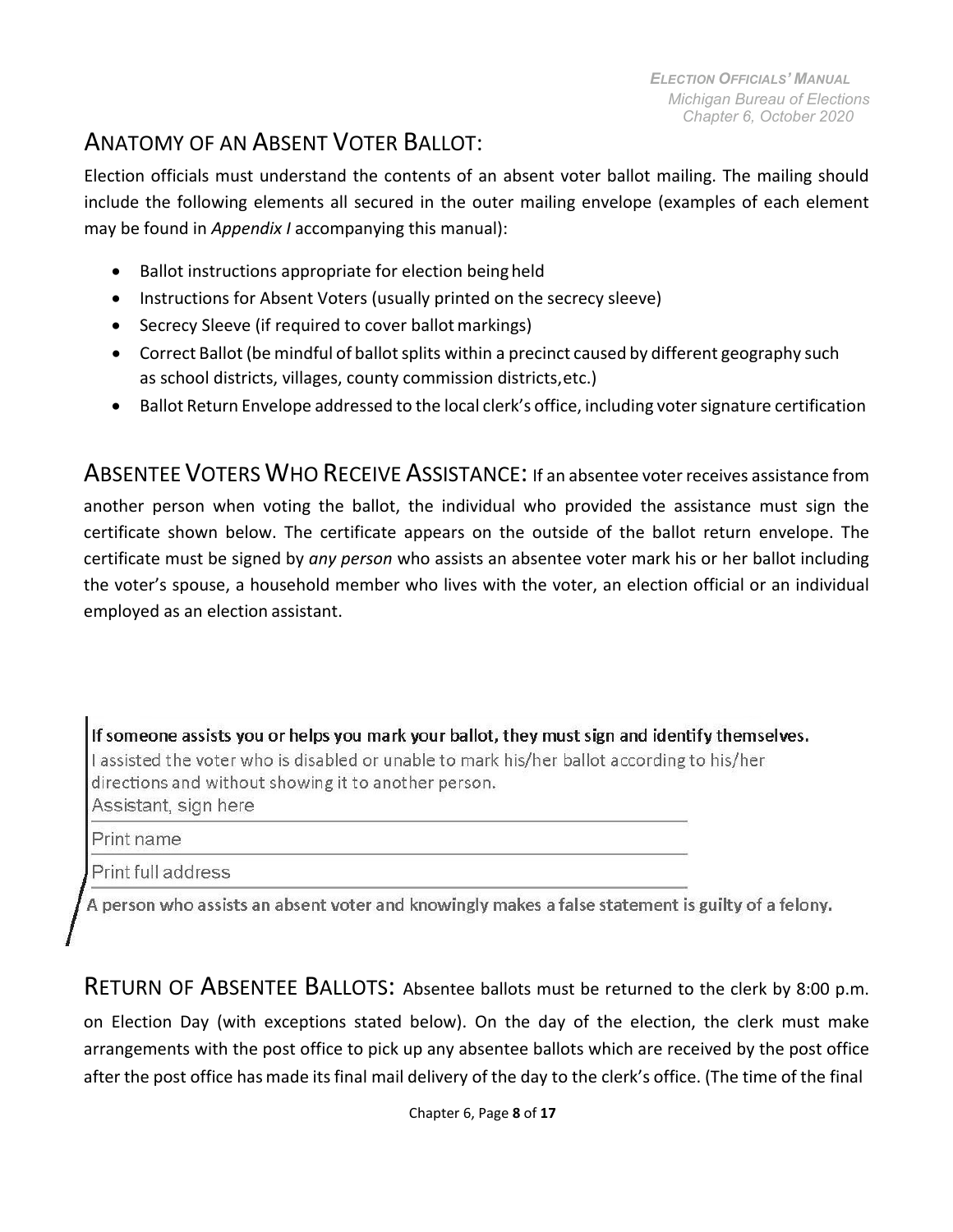check should be coordinated with the post office to ensure that the check is made after the post office receives its last mail delivery of the day.) Should a voter or a statutorily approved individual return an absent voter ballot to the polling place on Election Day, election inspectors should redirect the ballot to the clerk for signature verification to determine if the ballot is legal for processing in the precinct or Absent Voter Counting Board.

The 8:00 p.m. deadline applies to returned to the clerk's office, satellite office, or a ballot drop box. Voters in line to register by 8:00 p.m. must be allowed receive and return AV ballots for counting.

The persons who may return an absentee ballot are limited to 1) the voter 2) a member of the voter's immediate family who has been asked to return the ballot 3) a person residing in the voter's household who has been asked to return the ballot 4) a person whose job normally includes the handling of mail (but only during the course of his or her employment) and 5) an authorized election official.

<span id="page-8-0"></span>BALLOT PICK-UP BY ELECTION OFFICIAL: An election official is *required* to pick up a voter's absentee ballot if *all* of the following conditions are satisfied: 1) the election official issued the ballot to the voter 2) the voter is unable to return the ballot under any of the authorized delivery methods 3) the voter calls to request the pickup of his or her ballot before 5:00 p.m. on the Friday immediately preceding the election and 4) it is not necessary for the election official to travel outside of the jurisdiction to obtain the ballot. Under any other circumstances, an election official (or authorized assistant) may pick up a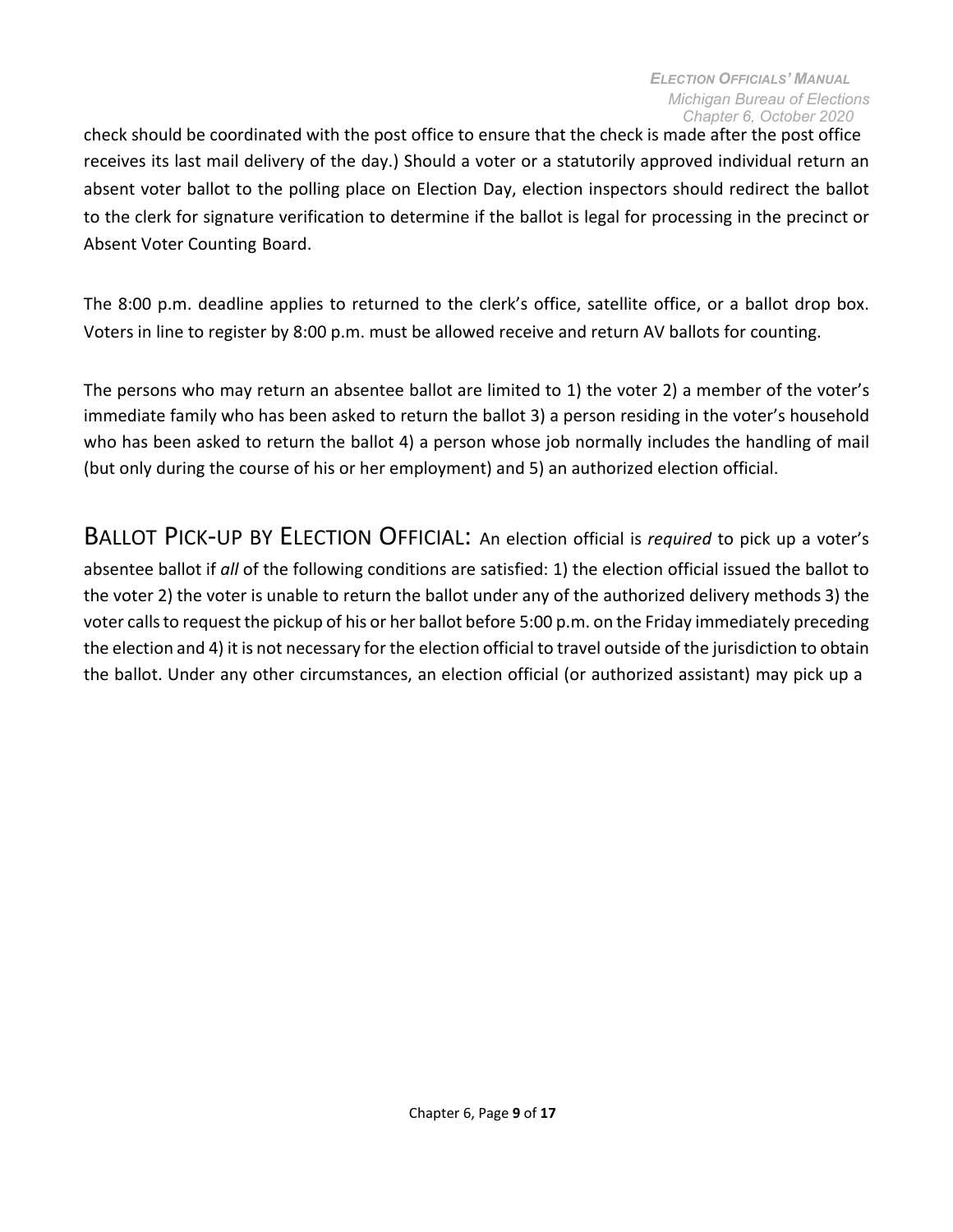voter's absentee ballot *at the election official's discretion* if 1) the election official issued the ballot to the voter and 2) the voter is unable to return the ballot under any of the authorized delivery methods.

Election assistants authorized to pick up absentee ballots must carry appropriate credentials and show them when asked. An election official should not return voter's absentee ballot unless the voter requests it.

BALLOT DROP BOXES: Election clerks are encouraged to utilized absent voter ballot drop boxes to allow voters or anyone authorized to be in possession of a voter's completed absent voter ballot envelope to deliver absent voter ballots. Ballots delivered to open ballot drop boxes by 8 p.m. on Election Day must be counted. For Bureau of Election guidance on locations, security, staffing and ballot retrieval, signage, and other considerations, see [Ballot Drop Box Guidance](https://mielections.csod.com/ui/lms-learning-details/app/material/ab54e4a1-054f-4a30-a026-3211d26c7001) in the eLearning Center. The Michigan Election Law requires that ballot drop boxes that were not either ordered or installed by October 1, 2020, have the following characteristics:

- Be clearly labeled as an absent voter ballot drop box
- Be securely locked to prevent removal of ballots
- Be secured to prevent removal of the drop box, if the drop box is not continuouslystaffed
- If the drop box is outdoors:
	- It must be securely locked and bolted to the ground or a stationary object
	- It must be monitored using video monitoring
	- It must be in a public, well-lit area with good visibility
	- If there is any vandalism or suspicious activity in the immediate vicinity of the drop box, it must be reported immediately
	- Only a clerk, deputy clerk, or sworn staff member can collect ballots from the dropbox

MILITARY/OVERSEAS AND ACCESSIBLE AV BALLOT ENVELOPES: Clerks should be mindful that absent voter ballots returned by military and overseas voters and voters using accessible ballots will not arrive in a standard ballot return envelope. Federal Write -in Absentee Ballots (FWAB), MOVE ballots that have been printed and returned, and accessible ballots that have been printed and returned may be in plain envelopes. Clerks should be on the lookout for plain envelopes with "Official Ballot Material" written on them, or envelopes with a signature on the back of the envelope, as these are likely absent voter ballotsthat should be processed on Election Day. If an envelope containing one of these types of AV ballots is accidentally opened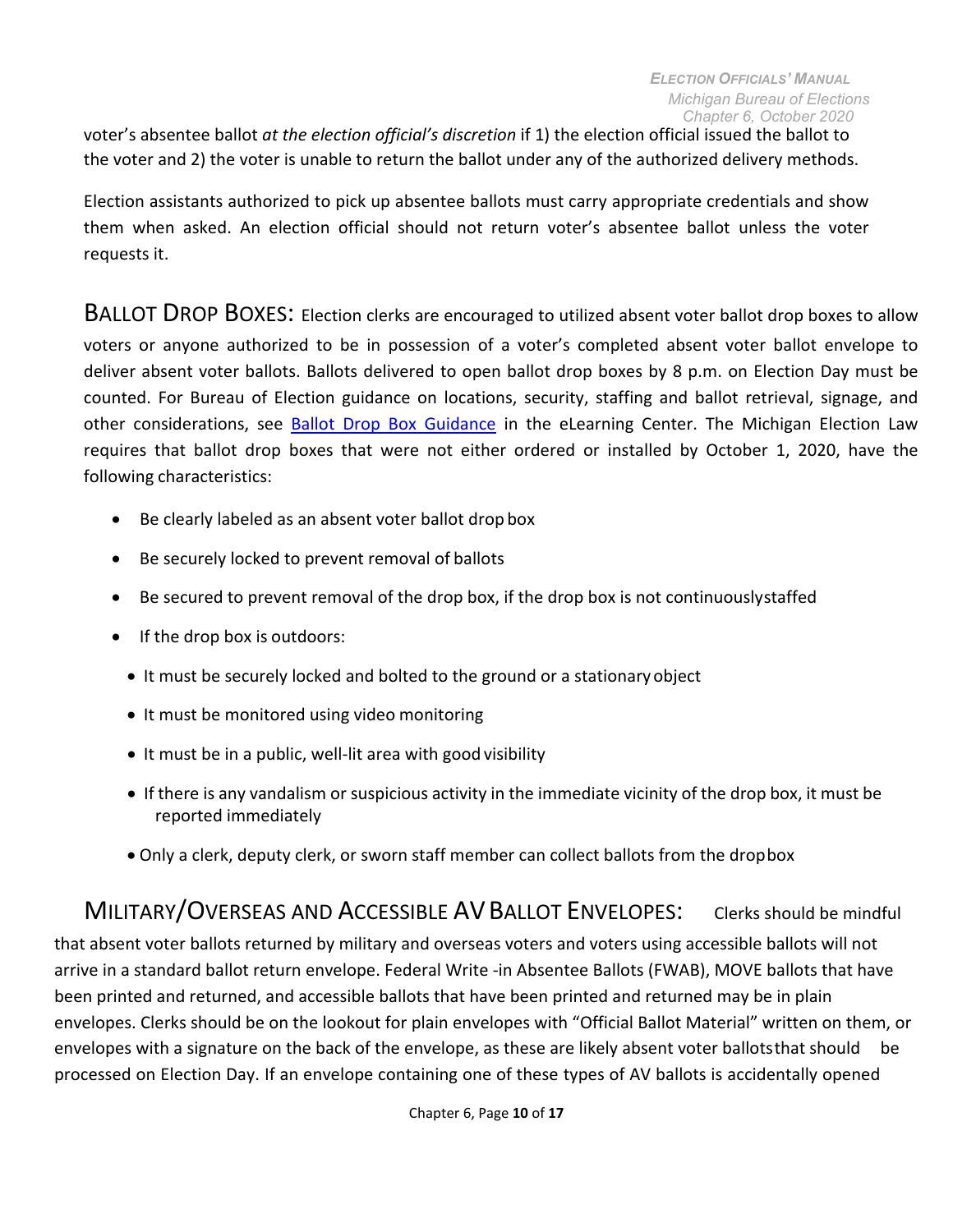before Election Day, the envelope should be immediately resealed and placed with other AV ballots for processing on Election Day.

<span id="page-10-1"></span>BALLOT VERIFICATION REQUIREMENT: <sup>A</sup> voter who has obtained an absentee ballot must sign the following certificate which appears on the return envelope prior to returning the ballot to the clerk:

#### I assert that:

- I am a United States citizen.
- I am qualified and registered to vote at the address listed.
- I am voting in conformity with state election law.
- I marked my ballot and placed it in this envelope without showing it to anyone.
- I am returning my ballot to the clerk's office by delivering it myself or a member of my immediate family or household, or sending it by public postal, express mail, or parcel post service, or other common carrier. understand that knowingly making a false statement is a misdemeanor.

**Voter, sign here in ink.** Power of attorney is not acceptable. This box must be signed or your vote will not be counted. Sign Here Date

Upon the receipt of a returned absentee ballot, the signature appearing on the above certificate must be checked against the signature on the applicant's application or QVF to verify the applicant's identity.

NOTE: An absent voter ballot envelope with Power of Attorney (POA) signature in lieu of the voter's signature cannot be accepted. Michigan Election law provides for a voter unable to sign due to physical impairment to make a "mark" or they may use a signature stamp.

<span id="page-10-0"></span>If the voter fails to sign the certificate or if the signature does not match the voter's AV application or registration record, the ballot is void and cannot be removed from the envelope or counted and the ballot is retained at the local clerk's office. The voter should be contacted immediately to visit the clerk's office to sign their ballot envelope or otherwise provide a signature, but the unsigned ballot may not leave the clerk's office. Unless the clerk can immediately verify and correct the signature, the ballot should be marked rejected in QVF. The voter will see the rejected status on MVIC. For further guidance on reviewing signatures, contacting voters, and curing missing or mismatched signatures, see [Signature](https://mielections.csod.com/ui/lms-learning-details/app/material/d68690f6-636e-42dc-986c-d125f2e35c7c) [and Cure Guidance](https://mielections.csod.com/ui/lms-learning-details/app/material/d68690f6-636e-42dc-986c-d125f2e35c7c) in the eLearning Center. If the voter is unable to sign their absent voter ballot envelope or otherwise cure their signature, the original ballot may be spoiled and the voter may be reissued a replacement ballot. The voter must make a request for a new ballot inwriting.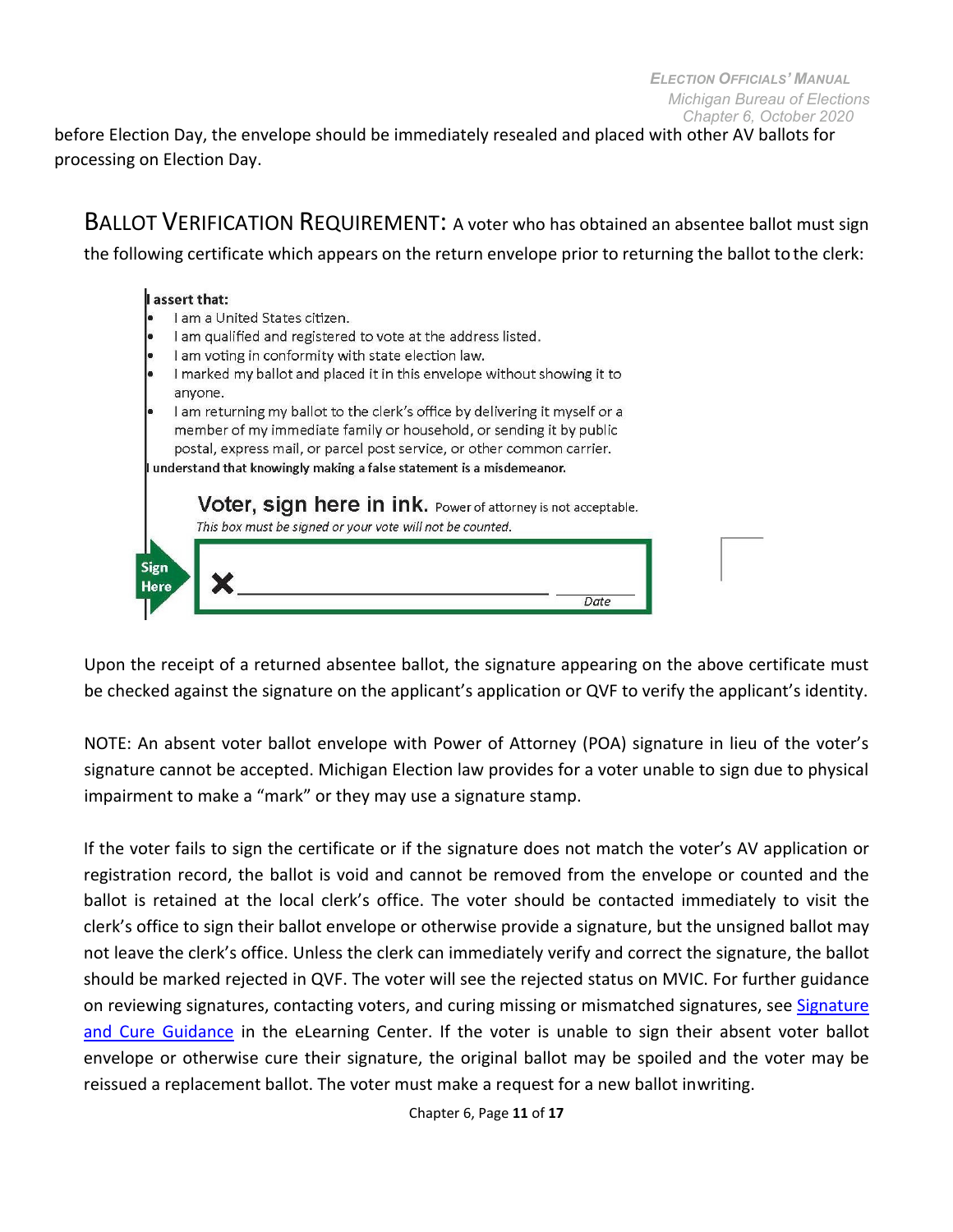### OPTIONS FOR VOTERS WHO WISH TO SPOIL THEIR BALLOT:

There are a number of reasons why a voter may want to spoil a ballot they have already voted and/ or submitted, or to obtain a new ballot. The request must **always include the voter's signature and be submitted in writing**. The following chart illustrates these possible scenarios and the voter's options:

#### **Voter never received AV ballot**

- May request a new ballot be mailed until 5pm on the Fri. prior to the election
- May request a new ballotin person until 4pm on the Mon. prior to the election
- May vote in person on election day by completing *Affidavit of Lost or Destroyed Absent Voter Ballot*

#### **Voter received AV ballot and requests to spoil it and receive a new one**

- May request a new ballot be mailed until 5pm on the Fri. prior to the election
- May request a new ballotin person until 4pm on the Mon. prior to the election
- May vote in person on election day by completing *Affidavit of Lost or Destroyed Absent Voter Ballot* or by surrendering original ballot

#### **Voter voted and returned their ballot and requests to spoil it and receive a new one**

- May request a new ballot be mailed until 5pm on the Fri. prior to the election
- May request a new ballotin person until 10am on the Mon. prior to the election
- No option on election day to spoil the ballot that has been received by clerk

**Note:** If a voter who has been issued an AV ballot decides to vote at the polls, the clerk may not spoil or reject the AV ballot and allow the voter to cast a ballot at the polls. The voter's only pre-Election Day option is to surrender the ballot to the clerk. The voter should write "I am surrendering my ballot" on the envelope and sign it. The clerk must mark the ballot as surrendered in QVF so the voter can vote at the polling place. Surrendered ballots must not be re-issued. Clerks must mark records appropriately to keep pollbooks, AV lists, and voting history balanced. Or, the voter can surrender the ballot at the polls.

DECEASED OR INCARCERATED ABSENTEE VOTER: If it comes to the attention of a local election official or a precinct board that a voter who returned an absentee ballot has died or is currently serving a sentence in jail or prison, the ballot must be rejected. In such an instance, write "rejected as illegal" on the return envelope and record the rejection and reason in QVF. Absentee ballots which are "rejected as illegal" cannot be removed from their return envelopes.

<span id="page-11-0"></span>PENALTIES: The following penalties apply to Michigan's absentee voting process:

• A person who forges a signature on an AV application is guilty of a felony. (MCL 168.759(8))An unauthorized person who both distributes absentee ballot applications to voters and returns those absentee ballot applications to a clerk or assistant of the clerk is guilty of a misdemeanor. (MCL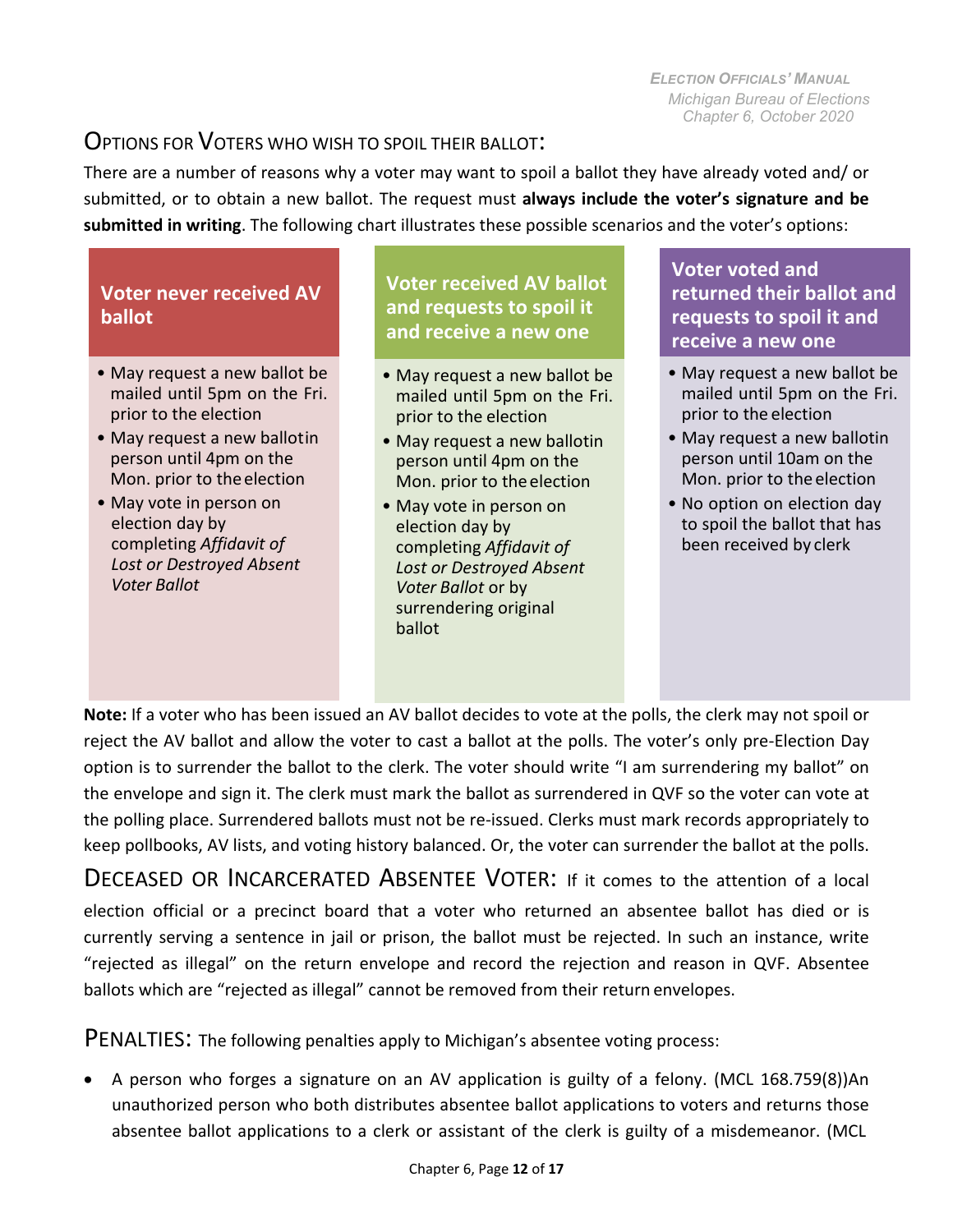168.759(8))

- A person who is not involved in the counting of ballots as provided by law who has possession of an absentee ballot which was mailed or delivered to another person is guilty of a felony if he or she 1) opens the envelope containing the ballot 2) makes any marks on the ballot 3) alters the ballot in any way or 4) substitutes another ballot for the absentee ballot in his or her possession. (MCL 168.932(e))
- A person, other than an authorized election official, who gives, lends or promises any valuable consideration to or for a person to induce that person to both distribute absentee ballot applications and receive signed absentee ballot applications from voters for delivery to the clerk is guilty of a misdemeanor. (MCL 168.931(1)(b))
- A person who participates in a meeting or a portion of a meeting of more than two persons, other than the person's immediate family, at which an absentee ballot is voted, is guilty of misdemeanor. (MCL 168.931(1)(m))
- A person who is present while a voter is voting an absentee ballot who suggests how the voter should vote or attempts to influence the voter on how he or she should vote is guilty of a felony. (MCL 168.932(h))
- A person who assists an absentee voter mark his or her ballot who suggests how the voter should vote or attempts to influence the voter on how he or she should vote is guilty of a felony. (MCL 168.932(g))
- A person who assists an absentee voter mark his or her ballot who permits any other person to suggest how the voter should vote or permits any other person to attempt to influence the voter on how he or she should vote is guilty of a felony. (MCL168.932(g))
- A person in illegal possession of an absentee ballot (voted or unvoted) is guilty of a felony. (MCL 168.932(f)).
- An unauthorized person who returns, solicits to return or agrees to return an absentee ballot is guilty of a felony. (MCL 168.932(f)).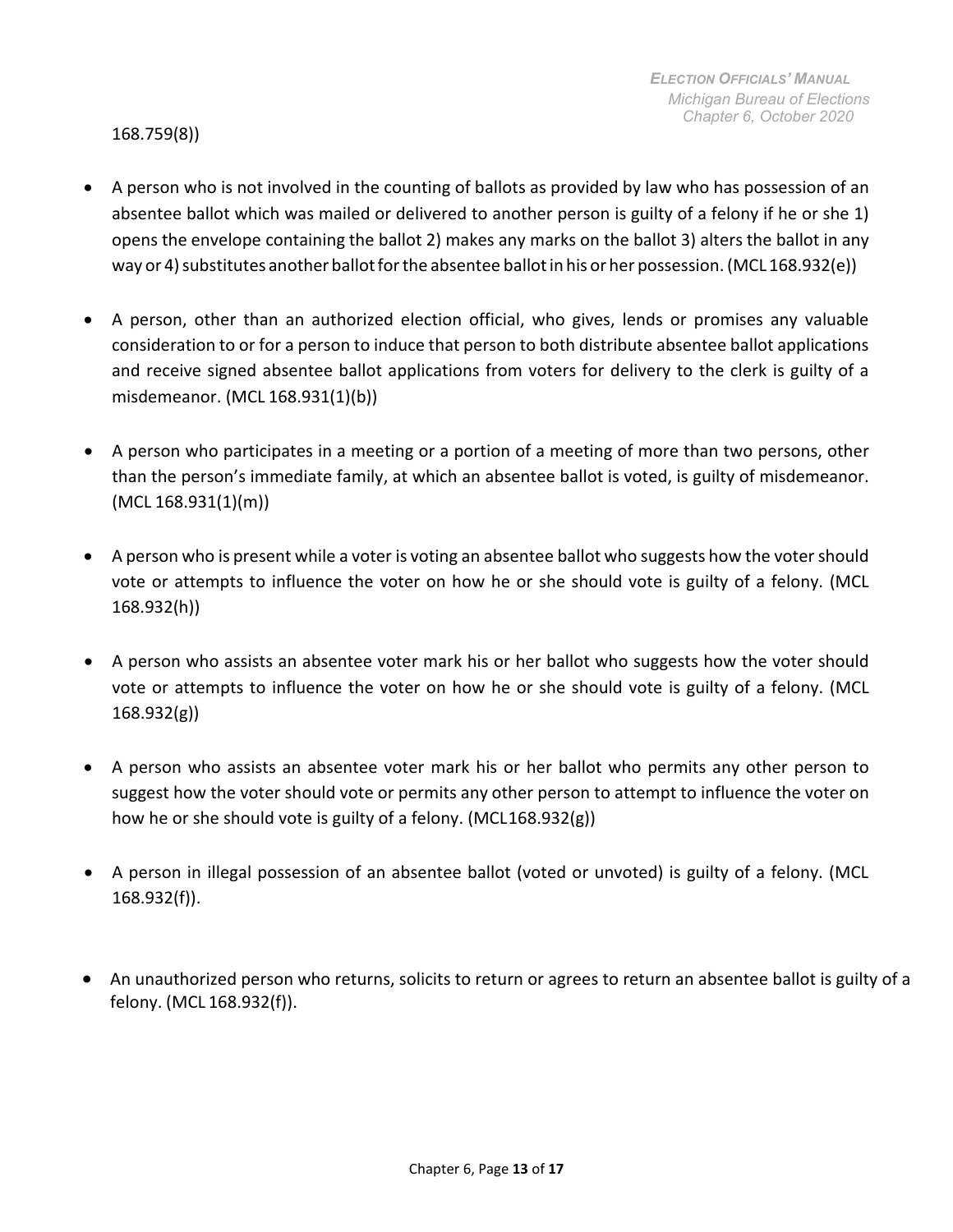- <span id="page-13-1"></span>• A person who assists an absentee voter who falsifies the statement which must be signed by such assistants is guilty of a felony. (MCL 168.761(5))
- A person who plans or organizes a meeting at which absentee ballots are to be voted is guilty of a felony. (MCL 168.932(i))
- An absentee voter who knowingly makes a false statement on the absentee ballot return envelope is guilty of a misdemeanor. (MCL 168.761(5))

<span id="page-13-0"></span>POSTING ABSENTEE VOTING INFORMATION: Michigan election law, MCL 168.765(5), requires all city and township clerks to post the following absentee voting information anytime an election is conducted which involves a state or federal office:

- The clerk must post before 8:00 a.m. on Election Day: 1) the number of absent voter ballots distributed to absent voters 2) the number of absent voter ballotsreturned before Election Day and 3) the number of absent voter ballots delivered for processing.
- The clerk must post before 9:00 p.m. on Election Day: 1) the number of absent voter ballots returned on Election Day 2) the number of absent voter ballots returned on Election Day which were delivered for processing 3) the total number of absent voter ballots returned both before and on Election Day and 4) the total number of absent voter ballots returned both before and on Election Day which were delivered for processing.
- The clerk must post immediately after all precinct returns are complete: 1) the total number of absent voter ballots returned by voters and 2) the total number of absent voter ballots received for processing.
- A form which can be used to post the information specified above is provided in *Appendix I*.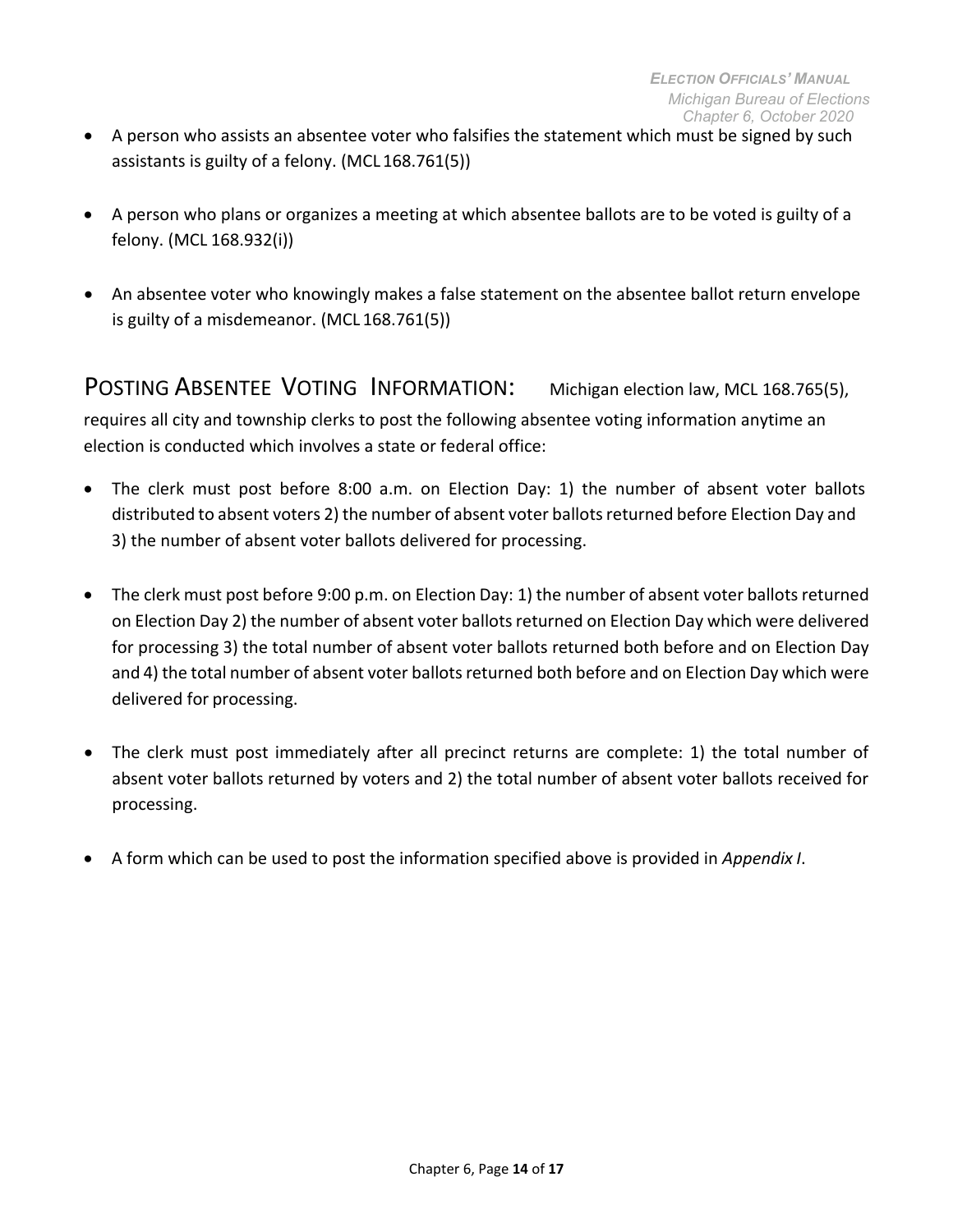## RECORDING AV BALLOT INFORMATION IN QVF REQUIRED**:** Immediate recording of AV

ballots sent and returned into the AV module of the Qualified Voter File is required and provides an easy and efficient way for election officials to print applications and ballot labels, and manage the list of voters sent ballots as required by law. This task also benefits the voter who is able to track the mailing and receipt of their absent voter ballot via [Michigan.Gov/Vote \(](http://www.mi.gov/vote)Michigan Voter Information Center). The same information is also included in the ePollbook download of voter information in the Electronic Poll Book (EPB) on Election Day, alerting election inspectors to not issue another ballot.

## <span id="page-14-0"></span>ISSUING AV BALLOTS TO ELECTION ELIGIBLE VOTERS WHO HAVE MOVED:

Proposal 18-3 brings many changes to processes associated with voter registration and absentee voting. Notably, unregistered voters may apply for voter registration and obtain an AV ballot in the same transaction until the close of election day.Remember:

- New registrants may receive an AV ballot even after 4:00 pm on the day before the election.
- New registrants will be provided the option after registering to vote at the local clerk's office to cast their vote via absentee ballot or bring the printedQVF receiptto their precinct and vote in person.

Also, clerks are now required by law to export electronic pollbook lists from the QVF **after** 4:00 p.m. on the day before the election (the exception being those jurisdictions with 51 or more precincts). This is to ensure that the most up to date AV history of voters who cast an AV ballot, or who registered and cast a ballot on the Monday prior to election will be reflected on the election day pollbook list.

Michigan now has tighter registration time frames that may impact voting for voters who move during the 45-day AV ballot window and who obtained or cast an AV ballot prior to moving and re-registering. The flow chart on the next page indicates how these instances are to be handled: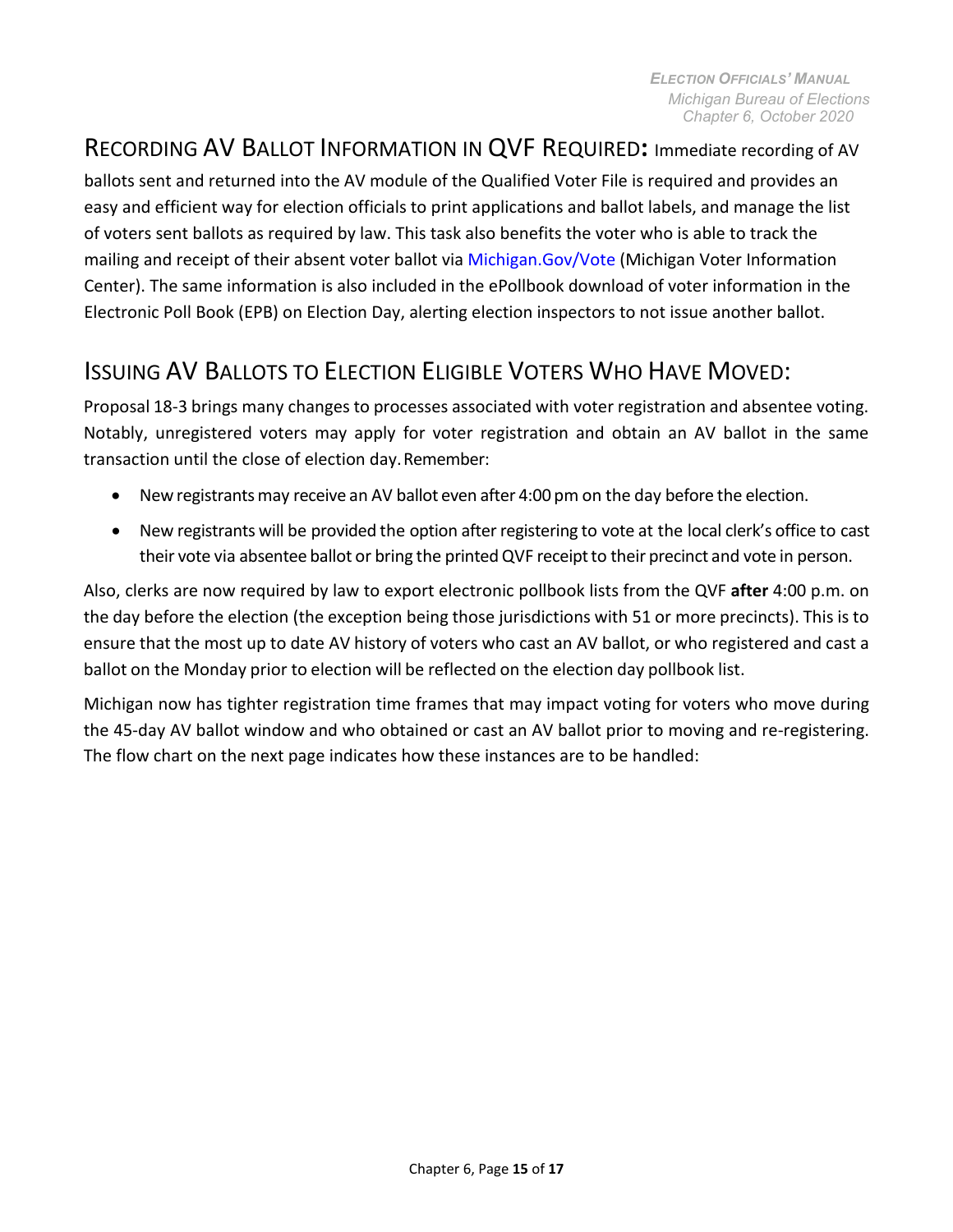